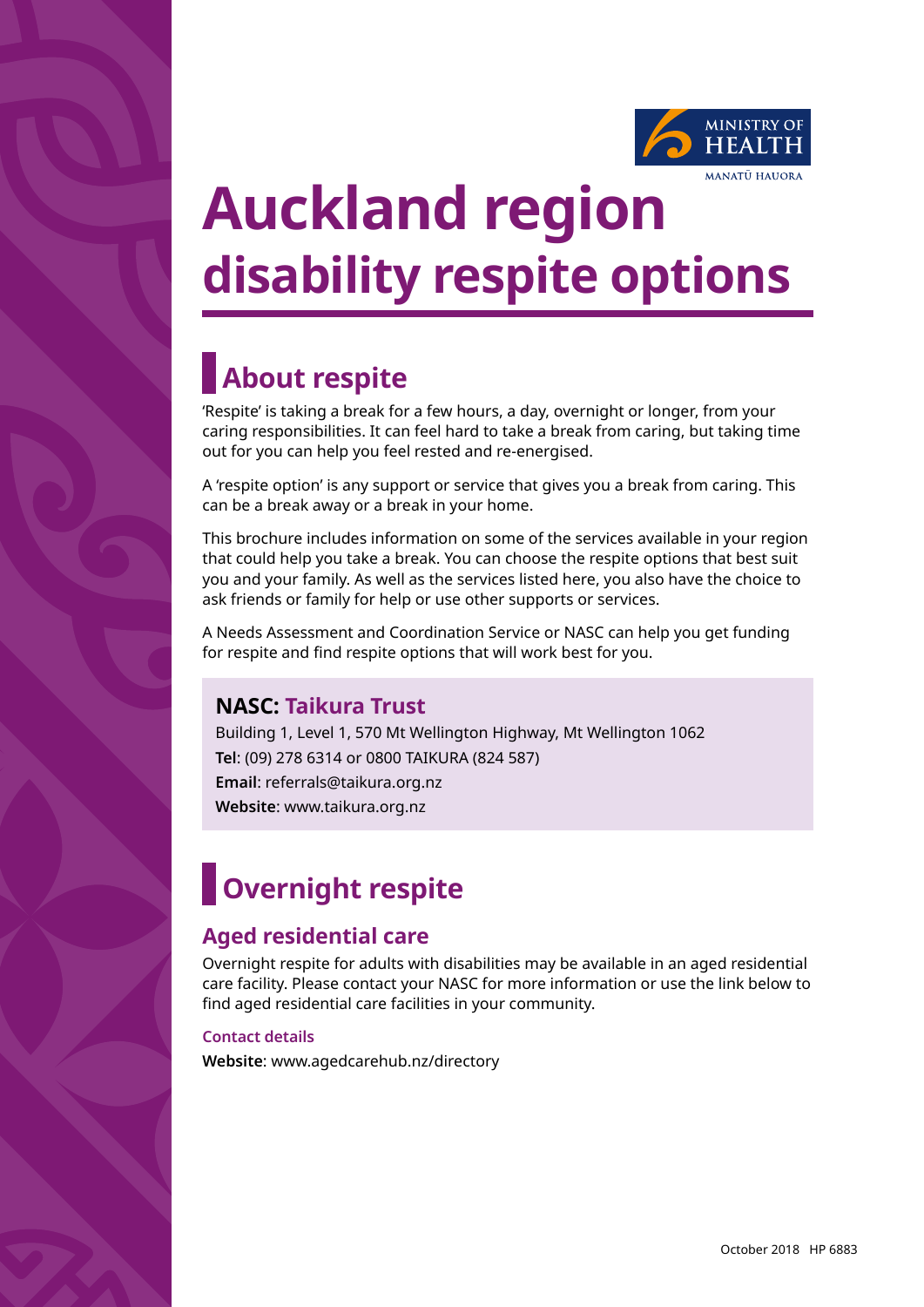## **Ashley Cottage**

Ashley Cottage provides respite care for people aged 16 years and over with a physical and intellectual disability in a cottage fully serviced with attendant care.

#### **Contact details**

321 Tawa Road Kumeu West Auckland 0891 **Email**: ashleycottage@xtra.co.nz

## **Community residential houses**

Overnight respite for adults with disabilities may be available in an established home for adults with disabilities.

#### **Contact details**

Please contact your NASC for more information.

### **Eastgate Community Trust**

Overnight respite for adults with disabilities.

#### **Contact details**

Please contact your NASC to for more information.

#### **His House**

Family-based overnight and day respite options. His House also has cottages that can be used for more able-bodied people or for family members needing a break.

#### **Contact details**

**Website**: www.hishouse.co.nz

### **Laura Ferguson**

Overnight respite for adults with disabilities.

#### **Contact details**

Please contact your NASC for more information.

#### **Matea Trust**

Overnight respite for adult men with intellectual disability.

#### **Contact details**

Please contact your NASC for more information.

### **NZCare Disability**

Overnight respite for adults with disabilities.

#### **Contact details**

Please contact your NASC for more information.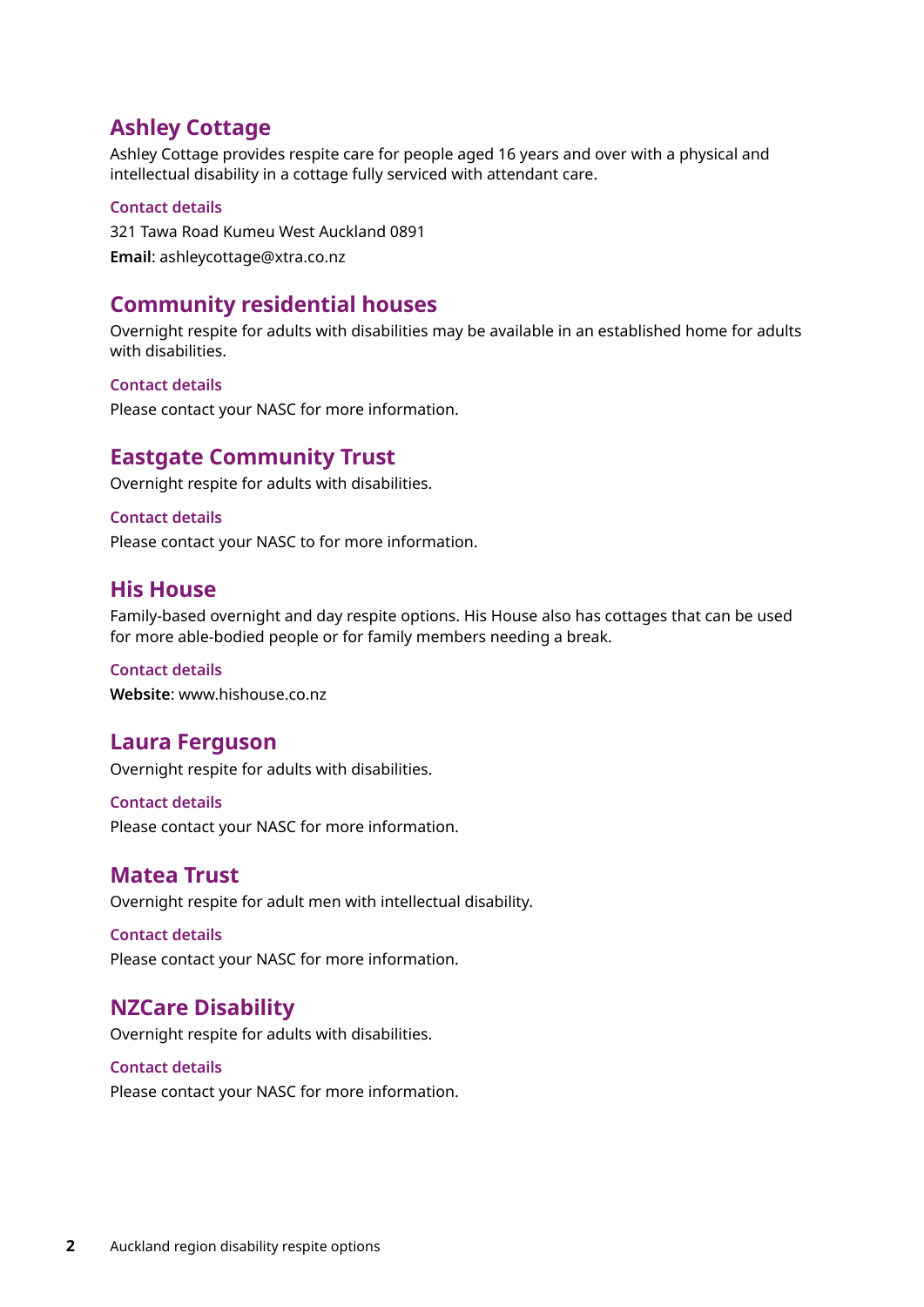## **Open Home Foundation**

Overnight respite for children and young people with host families.

#### **Contact details**

Please contact your NASC to find out more.

## **Spectrum Care**

Overnight respite for children and young people in dedicated respite houses in the Auckland region.

**Contact details** Please contact your NASC to find out more.

## **Te Roopu Taurima**

Overnight respite for adults with disabilities.

#### **Contact details**

Please contact your NASC for more information.

### **Wilson Home**

Overnight respite for children and young people with profound or multiple disabilities.

**Contact details** Please contact your NASC to find out more.

## **Weekday activities**

## **Abilities Group**

Abilities Group supplies a contract labour force to manufacturers, distributors, importers, retailers and many other commercial sectors. It is also involved in many recycling activities.

#### **Contact details**

**Tel**: (09) 444 0611

**Website**: www.abilities.co.nz

## **Agape Care**

Weekday activities for adults.

#### **Contact details**

**Website**: www.agapecare.org.nz

### **Aged care day care programmes**

Some aged care providers run daytime activity programmes that are suitable for adults with disabilities.

#### **Contact details**

**Website**: www.agedcarehub.nz/directory/activities-programmes/day-care-programmes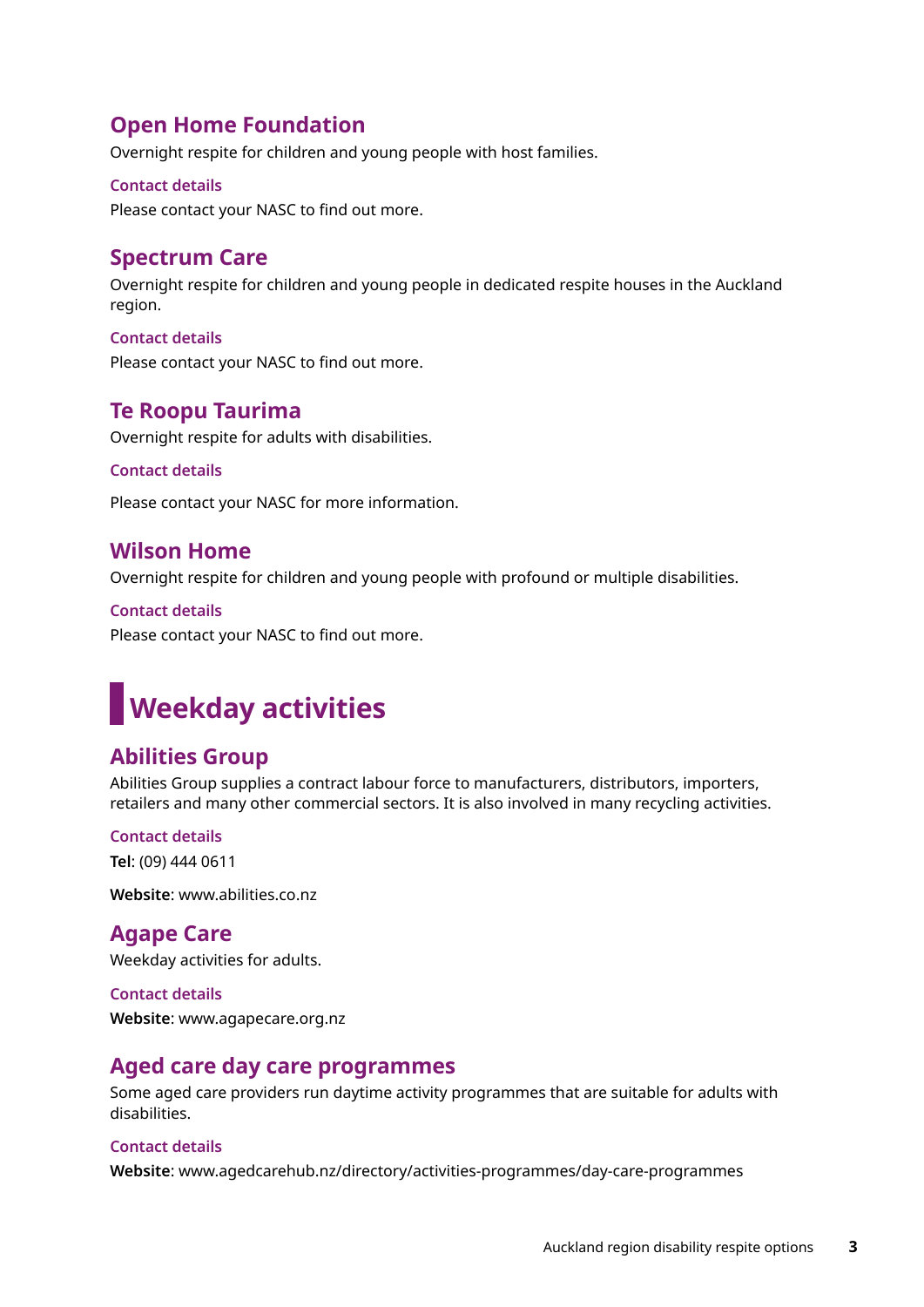## **AIM Adults in Motion**

Weekday activities for adults in the Rodney district.

#### **Contact details**

**Website**: http://aim-adults-in-motion.org.nz/contact-us

### **Ambury Park Centre**

A vocational programme providing a life skills course and riding therapy.

#### **Contact details**

66 Wellesley Rd, Mangere Bridge, Auckland 2151 **Tel**: (09) 634 0763 **Email**: office@amburyparkcentre.org.nz **Website**: www.amburyparkcentre.org.nz/home.aspx

## **CCS Disability Action**

Weekday activities for adults.

#### **Contact details**

**Tel**: (09) 625 9378 **Email**: auckland@ccsdisabilityaction.org.nz **Website**: www.ccsdisabilityaction.org.nz

### **Creative Abilities**

Weekday activities for adults based in Silverdale.

**Contact details Website**: www.creativeabilities.co.nz

### **Community residential houses**

Overnight respite for adults with disabilities may be available in an established home for adults with disabilities.

**Contact details**  Please contact your NASC to find out more.

### **Eastgate Community Trust**

Weekday activities for adults.

#### **Contact details**

427 Pakuranga Road, Pakuranga, Manukau 2010 **Tel**: (09) 577 4556 **Email**: info@eastgatetrust.co.nz **Website**: www.eastgatetrust.co.nz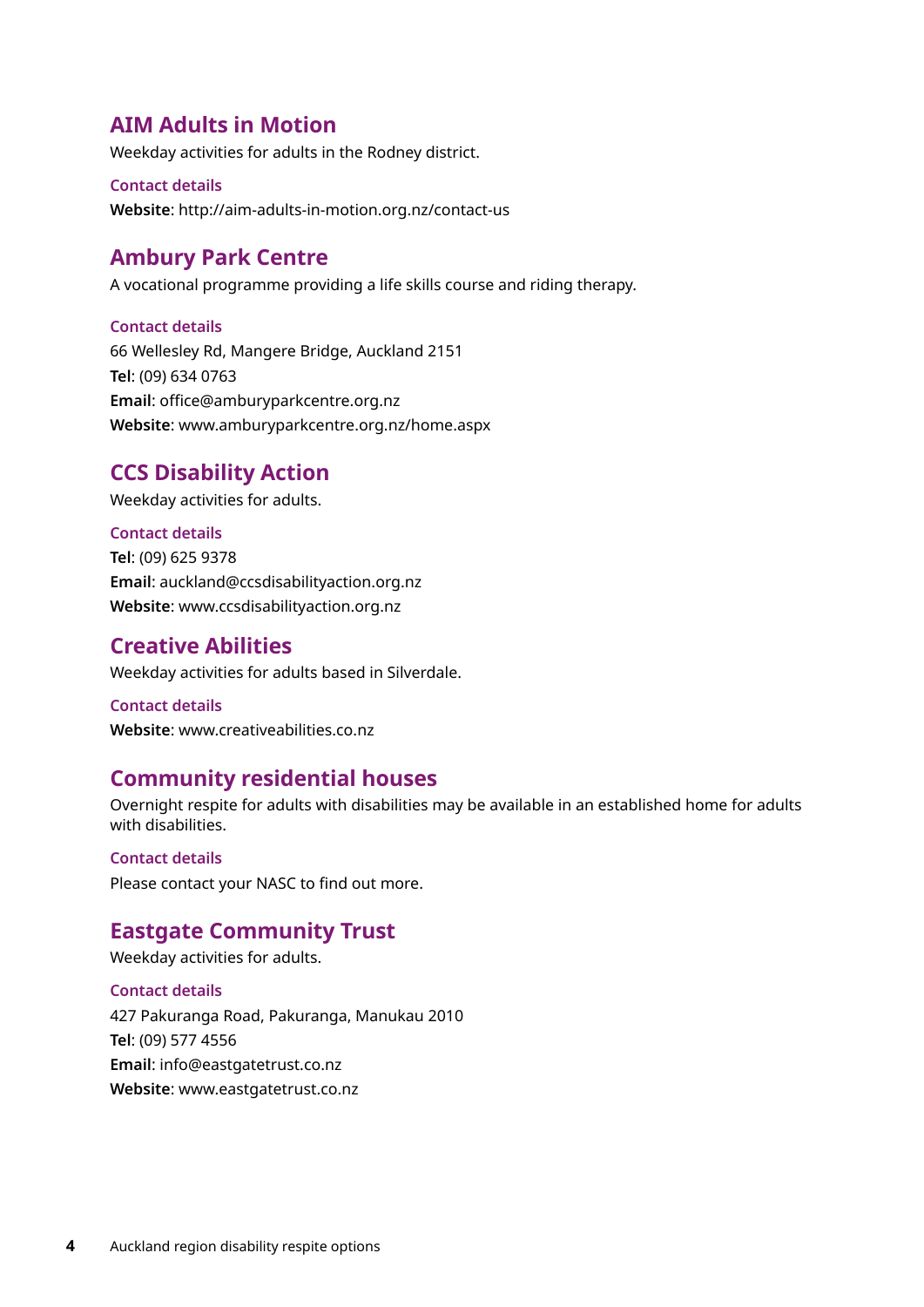## **Hohepa Services**

Weekday activities for adults.

#### **Contact details**

**Website**: www.hohepaauckland.com/services-programmes/day-services

## **IDEA Services**

Weekday activities for adults.

#### **Contact details**

Level 1, 3 Margot Street, Newmarket, Auckland **Tel**: (09) 523 4198 **Email**: northern@idea.org.nz **Website**: www.ihc.org.nz

### **Identity tours**

A range of activities including day trips, overseas tours and cruises.

#### **Contact details**

**Tel**: 0800 196 633 **Email**: Identity\_nz@hotmail.com **Website**: www.identitytours.co.nz/Contact-info

## **New Dawn Partnership**

Weekday activities for adults.

#### **Contact details**

PO Box 31795, Auckland **Tel**: (09) 486 4869 **Email**: info@newdawnpartnership.org **Website**: www.newdawnpartnership.org

## **Platinum Community Care**

Weekday activities for adults.

**Contact details Website**: www.platinumcommunitycare.co.nz

## **Ranfurly Care**

Weekday activities for adults.

## **Contact details**

52–56 Ranfurly Road, Epsom, Auckland **Tel**: (09) 630 3010 **Email**: info@ranfurlycare.co.nz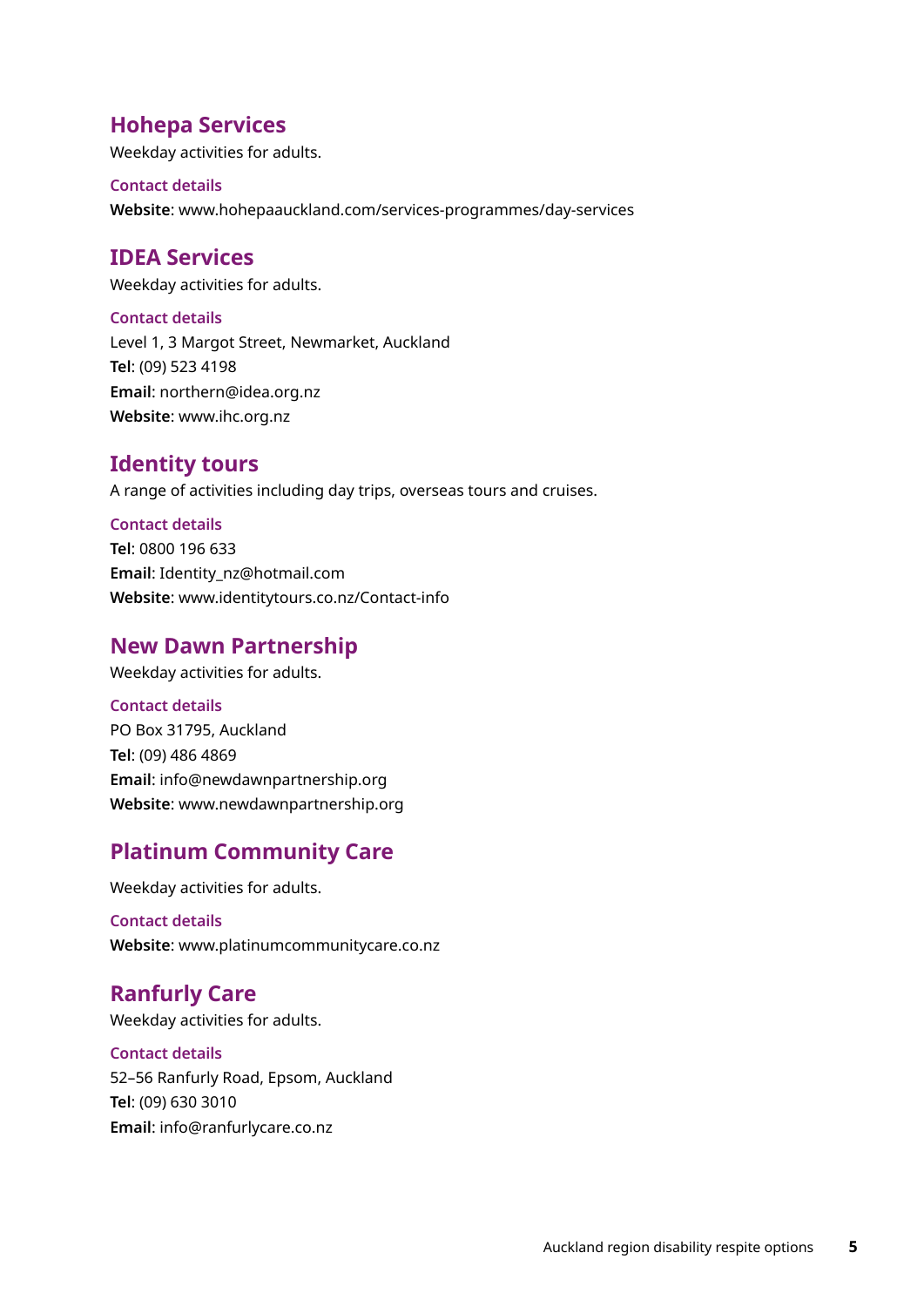## **Real World Living**

Weekday activities for adults.

**Contact details** 24 East Street, Papakura, Auckland 2110 **Tel**: (09) 299 5304

### **Renaissance Group**

Weekday activities for adults.

**Contact details** 8 Lambie Drive, Papatoetoe, Auckland **Tel**: (09) 250 4346 x 706

#### **Spectrum Care Trust Board**

Weekday activities for adults in South Auckland.

#### **Contact details**

**Tel**: (09) 634 9776 **Email**: info@spectrumcare.org.nz **Website**: www.spectrumcare.org.nz

### **Te Rori A Mua**

Weekday activities for adults.

**Contact details Website**: http://teroriamua.org.nz

## **Totara Farm Trust**

Weekday activities for adults.

**Contact details** 842 Kingseat Road, RD1 Papakura **Tel**: (09) 292 7757

## **Out-of-school care and early childhood education**

## **Before and after school care, school holiday programmes**

A number of organisations provide out-of-school care – this includes before and after school and during the school holidays. Some mainstream services will have experience and skills in supporting children with disabilities.

#### **Contact details**

**Website**: www.familyservices.govt.nz/directory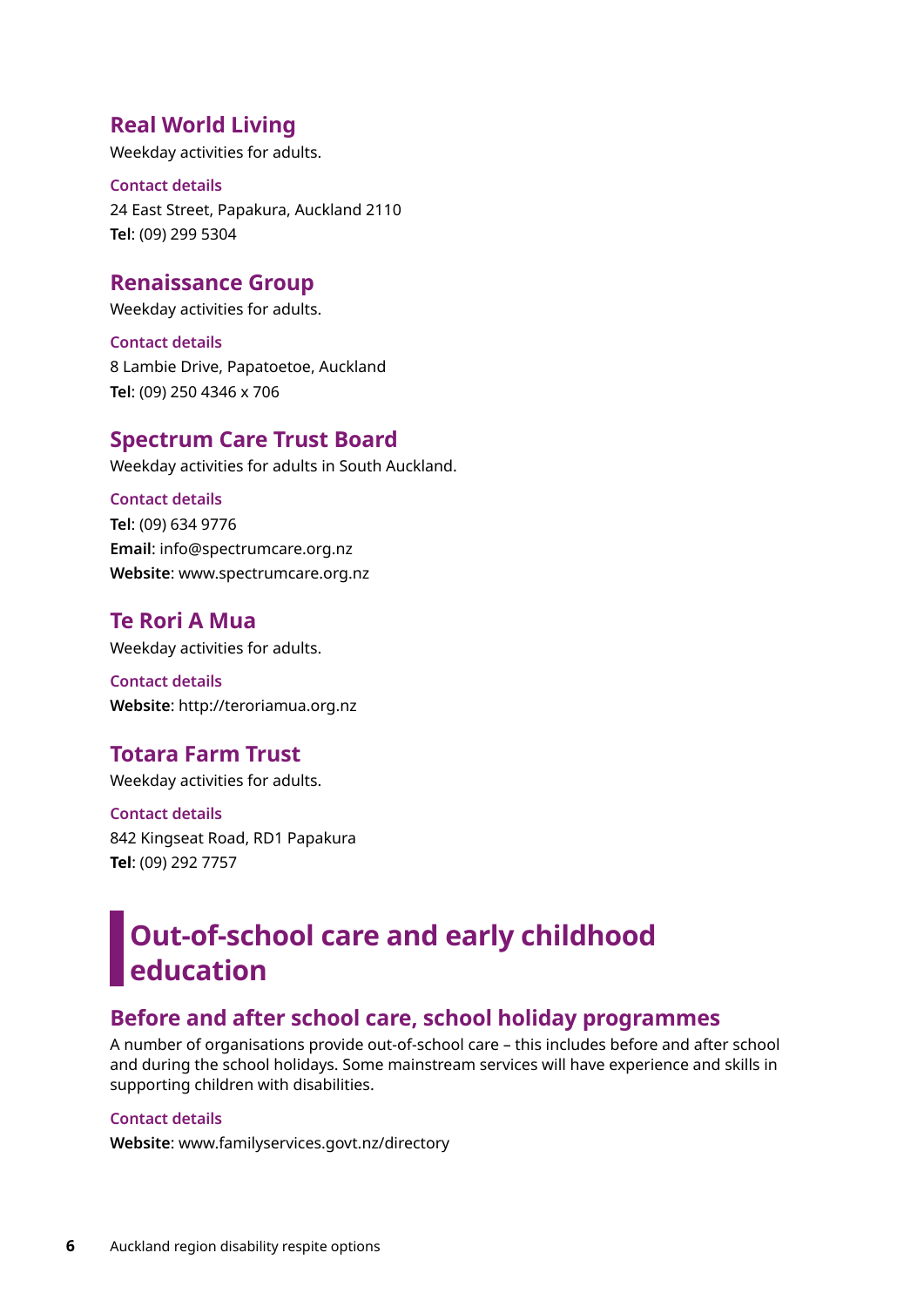## **Hang out with mates**

A motor development and social skills-based holiday programme for children aged 5–12 years. The programme encourages children who experience mild sensory integration dysfunction, social or movement-related challenges to try new things.

#### **Contact details**

84D Hurstmere Rd, Takapuna, Auckland 0622 **Tel**: 021 0232 6398 **Email**: thedifference@everydayot.co **Website**: https://everydayot.com/programs

## **In-home childcare and early childhood education**

Early childhood education (ECE) provides education and care for children before they go to primary school. There are many different types of early childhood education providers, including daycare centres, kindergartens, home-based childcare, kōhanga reo nannies, playcentre and play groups. Find all types of early childhood education in your community from the website below.

#### **Contact details**

**Website**: www.educationcounts.govt.nz/find-an-els

## **LifeKidz**

Based in Highland Park. Staff are specifically trained to support children across a wide spectrum of needs.

#### **Contact details**

**Website**: http://lifekidz.org.nz

### **Masada Learning and Recreational Family Support Centre**

Recreational activities that stimulate and activate meaningful interaction and play for children and young teenagers, improving their abilities, self-esteem and confidence. Includes school holiday programmes and after-school care for children and teens.

#### **Contact details**

6 Glenside Avenue, Pakuranga Auckland 2010 **Tel**: (09) 576 5229

### **Spectrum Care School Holiday Programme**

Available in eight locations across Auckland to school-aged children and young people who are eligible for disability support services. All areas are wheelchair accessible and children with profound disabilities are welcome.

#### **Contact details**

**Tel**: 0508 NAVIG8 (0508 628 448) **Email**: SchoolHolidayProgramme@spectrumcare.org.nz **Website**: www.spectrumcare.org.nz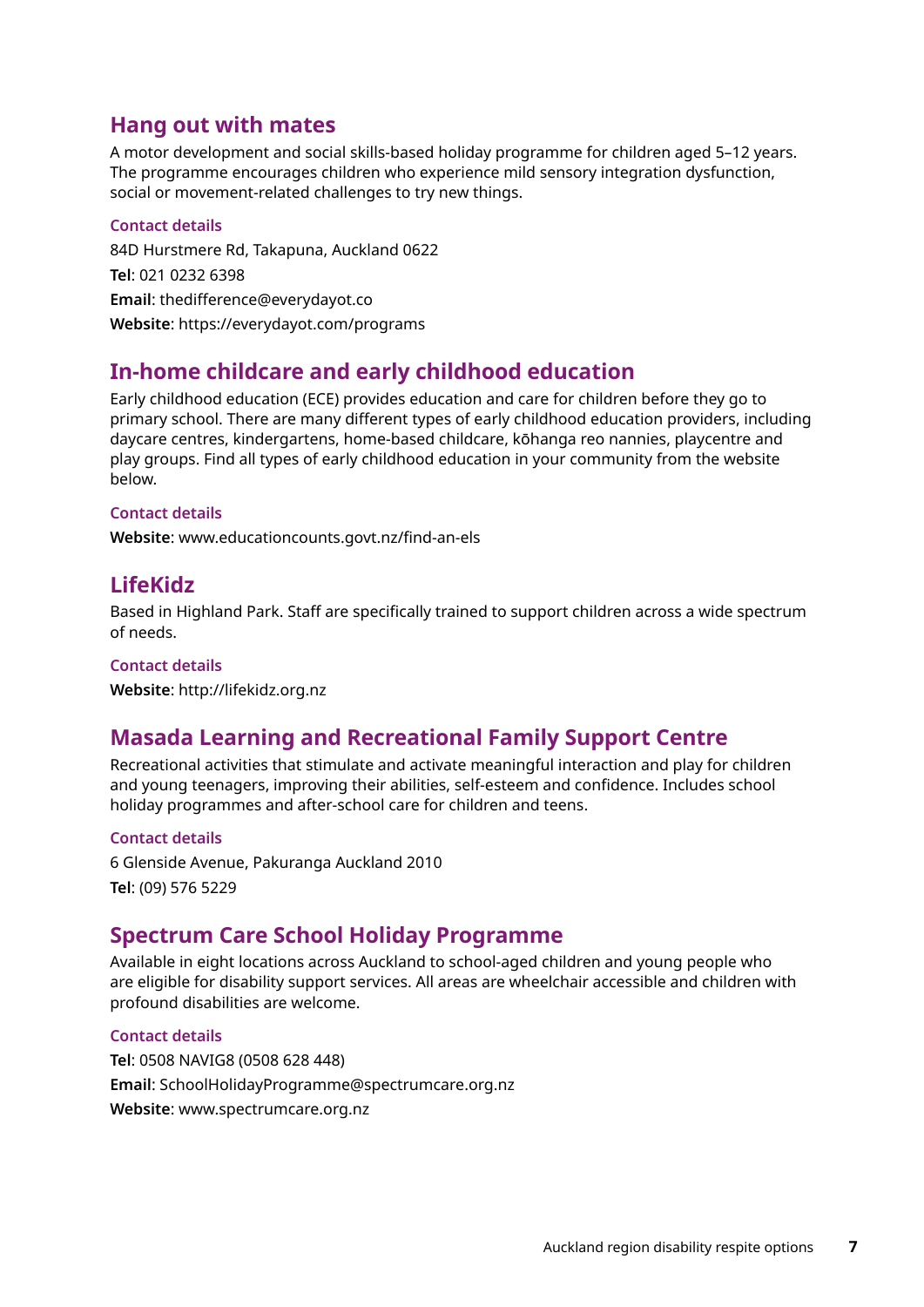## **Spectrum Care After School Programme – In partnership with Sommerville Special School**

Available to school-aged children and young people who are eligible for disability support services. All areas are wheelchair accessible and children with profound disabilities are welcome.

#### **Contact details**

**Tel**: 027 453 0241 **Email**: AfterSchool.SSS@spectrumcare.org.nz **Website**: www.spectrumcare.org.nz

### **Wilson Home Trust School Holiday Activities**

Available in Manukau and the North Shore. Daily activities during the school holidays for children and young people with physical disabilities aged 5–21 years. Siblings can attend too. All activities are free of charge.

#### **Contact details**

**Tel**: (09) 488 0126 or 0800 948 787 **Website**: www.wilsonhometrust.org.nz

## **Sporting, social and recreational activities**

#### **Boccia New Zealand**

Boccia New Zealand promotes and supports the sport of boccia among all people with a physical disability throughout New Zealand.

#### **Contact details**

**Website**: www.boccia.org.nz

### **Chit-chat for all**

A social skills group for students and young adults with Aspergers aged between 15–22 years. Based at One Tree Hill.

#### **Contact details**

**Website**: www.speech4all.co.nz

#### **Dance Therapy**

Dance therapy and arts programmes for children and adults. Also offers art and support for mums.

#### **Contact details**

**Website**: www.dancetherapy.co.nz

#### **Halberg AllSports**

The Halberg Disability Sport Foundation enables physically disabled New Zealanders to participate in sport and recreation.

#### **Contact details**

**Website**: www.halbergallsports.co.nz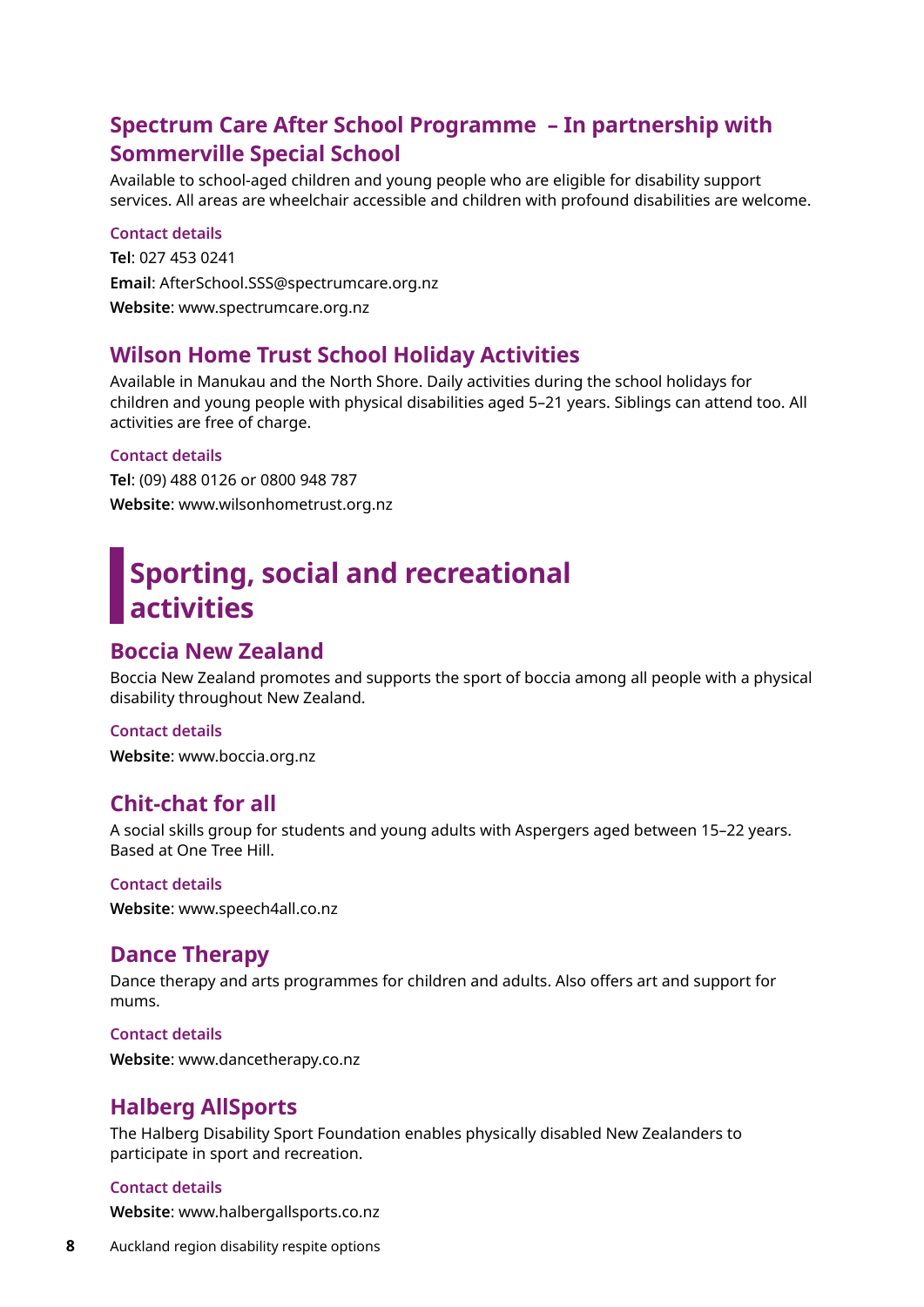## **Janet McVeagh Recreation**

Runs camps, holiday programmes, creative dance, boccia, sports and trampoline classes for children and adults with disabilities.

#### **Contact details**

**Website**: www.facebook.com/jmrecreation

## **Mapura Studios**

A creative space that provides programmes and activities in visual arts practice, creative expression, dance-movement, and art therapy for people living with disability and diversity.

#### **Contact details**

**Website**: www.mapurastudios.org.nz

## **New Zealand Riding for the Disabled**

New Zealand Riding for the Disabled (NZRDA) provides opportunities for anyone with a disability to enjoy safe, stimulating, therapeutic horse riding and horse-related activities.

#### **Contact details**

**Email**: admin@rda.org.nz **Website**: www.rda.org.nz

## **Northern Arena Swim School**

Disabled children learn to swim programme. **Website**: www.northernarena.co.nz/learn-to-swim/disabled-swimming

### **PHAB Social**

Youth clubs for teens with a disability. Run throughout:

• Auckland: Central Youth, Henderson Social, Waitakere Social

• North Shore: Royal Oak Seniors, Waitakere Seniors, Eastern Beach, Takapuna Youth, Takapuna Social, Orewa Social, Manurewa, Mt Roskill Social, North Shore Social, Manukau, Papatoetoe Youth (PHAB Pasifika).

#### **Contact details**

**Email**: chewy@phab.org.nz

### **Raukatauri Music Therapy**

Music therapy and school holiday programmes.

**Contact details Website**: www.rmtc.org.nz

#### **Recreate**

Social and recreational activities for children and young people aged 10–35 years.

#### **Contact details**

48 Windmill Road, Epsom, Auckland 1023 **Tel**: (09) 638 5364 **Email**: info@recreate.org.nz **Website**: www.recreate.org.nz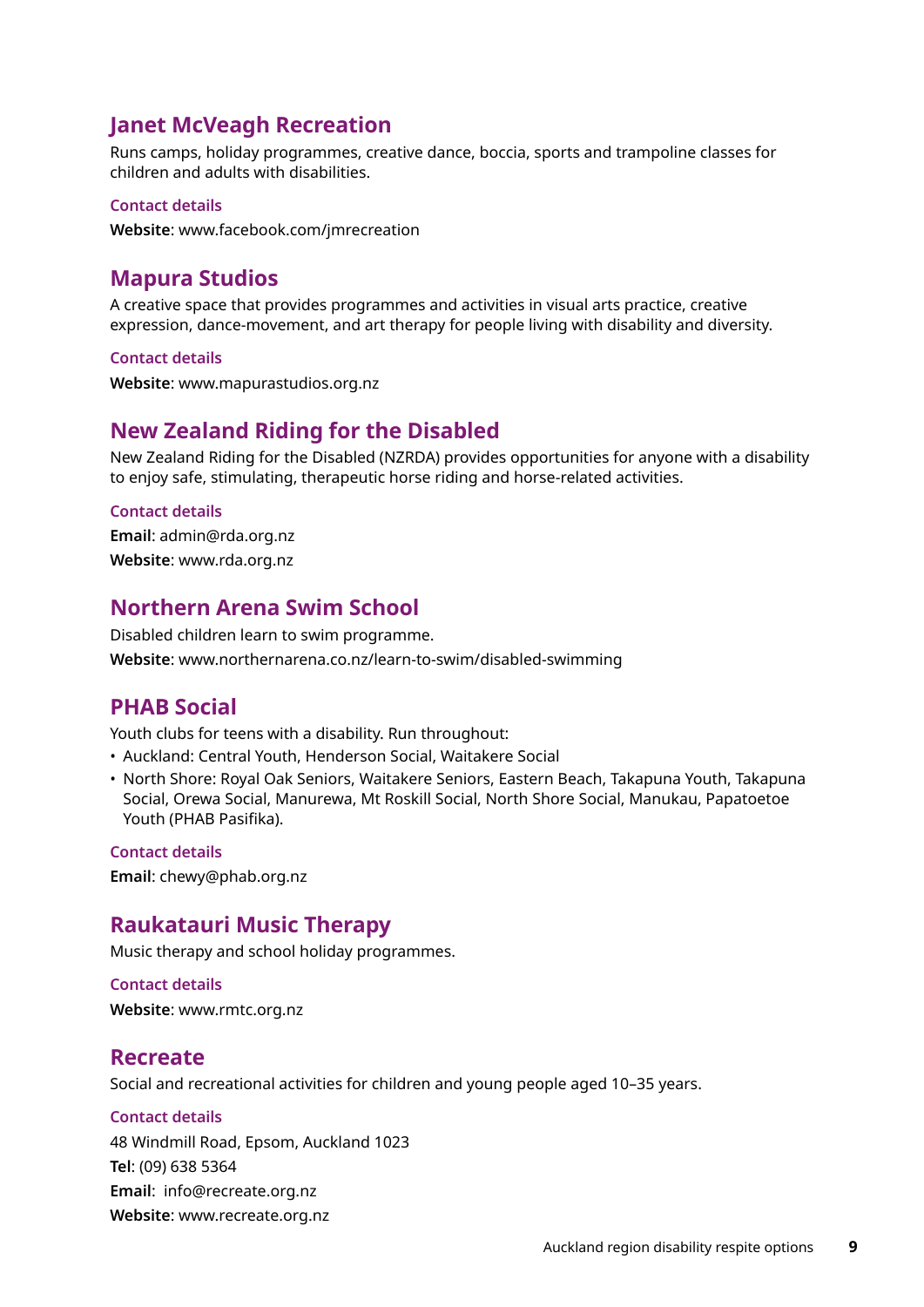## **Sailability**

Learn to sail classes.

**Contact details Website**: sailabilityauckland.org.nz

## **Special Olympics**

Special Olympics provides year-round sports training and athletic competition in a variety of Olympic-type sports for children and adults with an intellectual disability.

#### **Contact details**

**Email**: info@specialolympics.org.nz **Website**: www.specialolympics.org.nz

### **Spectrum Care Weekend Day Respite Programme**

Available to school-aged children and young people who are eligible for disability support services. All areas are wheelchair accessible, and children with profound disabilities are welcome.

Service operates every second weekend for 8 hours on a Saturday in Central and South Auckland.

#### **Contact details**

**Tel**: 027 453 0249 **Email**: Navigate.Services@spectrumcare.org.nz **Website**: www.spectrumcare.org.nz

## **StarJam**

Music and dance workshops for young people with disabilities. Available in Auckland, Hamilton, Tauranga, Wellington and Christchurch.

#### **Contact details**

PO Box 10042, Dominion Road, Auckland 1446 **Tel**: 0800 4 STARJAM (0800 478 275) or (09) 300 6257 **Email**: info@starjam.org

## **Te Wahi Ora Charitable Trust**

A retreat created for all women who want to spend a few days or a few weeks at a beach resort at Auckland's renowned west coast beach, Piha, where all meals and individual accommodation are provided to ensure total rest and the freedom to relax!

**Contact details**

**Website**: www.tewahiora.co.nz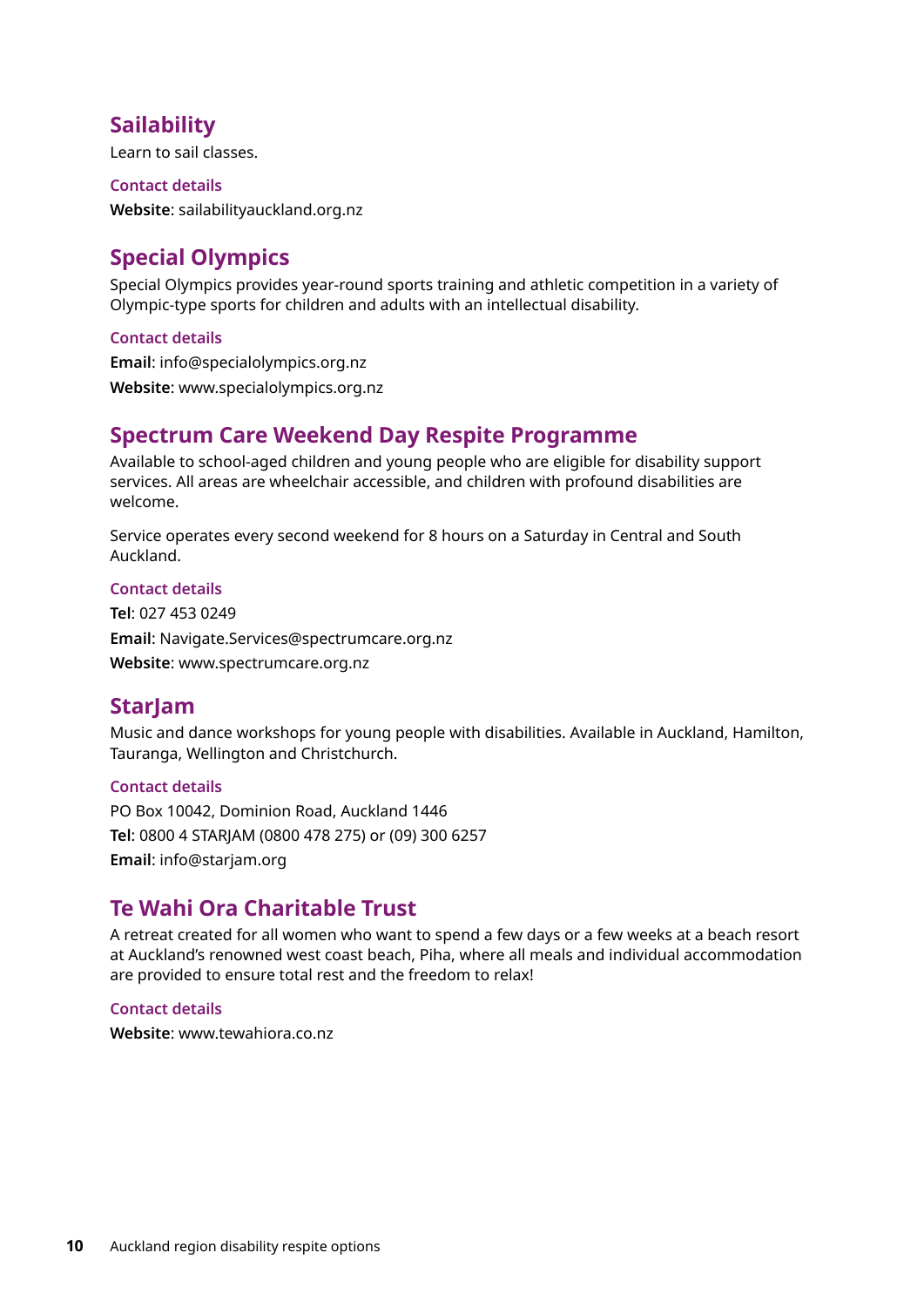## **Relief carers, support workers, natural supports**

## **Care on Call**

Care on Call works with families to design in-home support care that is right for each family. Care on Call has home care help throughout the greater Auckland region from the Bombay Hills to Wellsford and from Beachlands to Piha. They coordinate home care help services through their local office.

#### **Contact details**

PO Box 302461, North Harbour, Auckland 0751 **Tel**: 0800 990 011 or (09) 966 0011 **Email**: auckland@careoncall.co.nz **Website**: www.careoncall.co.nz

## **Family Whānau Support**

A support worker 'buddy' who offers regular respite hours, either at home or in the community.

**Contact details:** Please contact your NASC for more information.

## **Geneva Healthcare**

Geneva Healthcare can provide flexible options for support.

#### **Contact details Phone:** 0800 Geneva (0800 436 382) **Email:** info@genevahealth.com

## **Manawanui e-Mploy Recruitment**

An online platform where you can advertise for permanent, part-time, contract or temporary staff or find employees online. Payroll services are also offered.

#### **Contact details**

**Tel**: 0508 462 427 **Email**: info@incharge.org.nz **Website**: manawanui.org.nz/services/e-mploy

## **MyCare**

An online platform where the people willing to help can meet the people needing help. Find and employ support workers and volunteers on a secure website.

#### **Contact details**

**Tel**: 0800 677 700 **Email**: hello@mycare.co.nz **Website**: www.mycare.co.nz